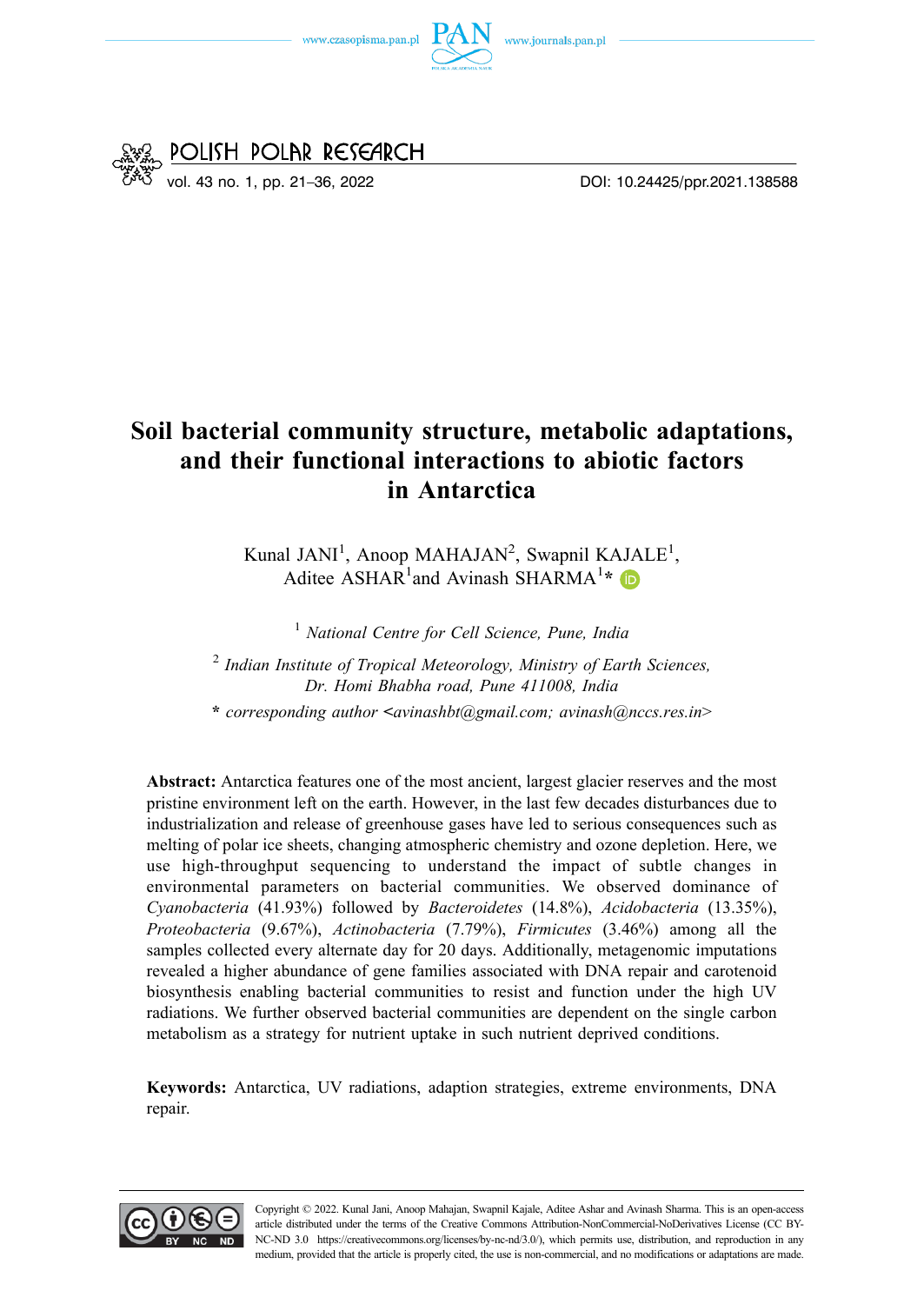

## Introduction

Antarctic continent represents one of the most extreme ecosystems experiencing arrays of abiotic stress such as, low temperatures and sunlight, high solar radiations and low nutrient availability, making it unsustainable for most organisms (Molina-Montenegro *et al.* 2019). Additionally, over the last few decades, anthropogenically emitted chlorofluorocarbons (CFCs) have led to severe ozone destruction in the stratosphere over Antarctic continent, leading to increased UltraViolet (UV) radiation at the surface (Manney *et al.* 2011; Carpenter *et al*. 2014). UV radiation has been known to cause detrimental impacts either by affecting the DNA or inhibiting the photosynthetic apparatus or inducing oxidative stress by the production of reactive oxygen species (Schmidt *et al*. 2010; Pichrtová *et al*. 2013; Reis-Mansur *et al*. 2019). The latter may have adverse effects on the resilient biota like seaweed, microorganisms, *etc*. (Caldwell *et al.* 2007). Previous studies on higher plants and microorganisms have noted a striking impact of UV radiation, leading to the alteration in cellular ultra-structures, inhibition of germination and impairing the yield of photosynthesis (Hughes *et al*. 2003; Steinhoff *et al*. 2008). However, this perpetual impact of high UV irradiation has led to development of various defense mechanisms (Warnecke *et al.* 2005; Fernández Zenoff *et al.* 2006; Pérez *et al*. 2017). Alternatively, it has been hypothesized that such perpetual increase in UV radiation, certain organisms might lose the ability to adapt to the changing environment resulting in extinction and further burden of ecosystem imbalance (Blumthaler *et al.* 2007). Hence, the polar ecosystem including glaciers and marine coasts represent a model system to test the fate of ecosystems under the impact of climate change (Lütz *et al.* 2016; Sharma *et al.* 2018; Kajale *et al*. 2021).

Additionally, there are reports of subtle and gradual rises in the surface temperature evidencing impact of global climate change, which further affects the light dependent, temperature sensitive organisms (Wynn-Williams 1996; Yergeau *et al.* 2012). A recent report regarding the analysis of bacterial communities from Antarctic soil suggests influence of limited nutrient availability having more pronounced effect than temperature variations (Newsham *et al*. 2019). Community succession under the composite impact of climate change on bacterial communities still remains in its infancy. Tracking the shift in these communities would serve as an indicator to define the magnitude of perturbation caused, if any (Wynn-Williams 1996). Similarly, it becomes vital to monitor other abiotic factors (*i.e*, precipitation, temperature, ultraviolet radiation, *etc*.) known for their impact on the microbial community composition. In spite of evident potential of extremophiles, including those isolated from Antarctica, bacterial community composition under such poly-extremophilic conditions has scarcely been studied (Peter and Sommaruga 2016; Almela *et al.* 2021; George *et al.* 2021).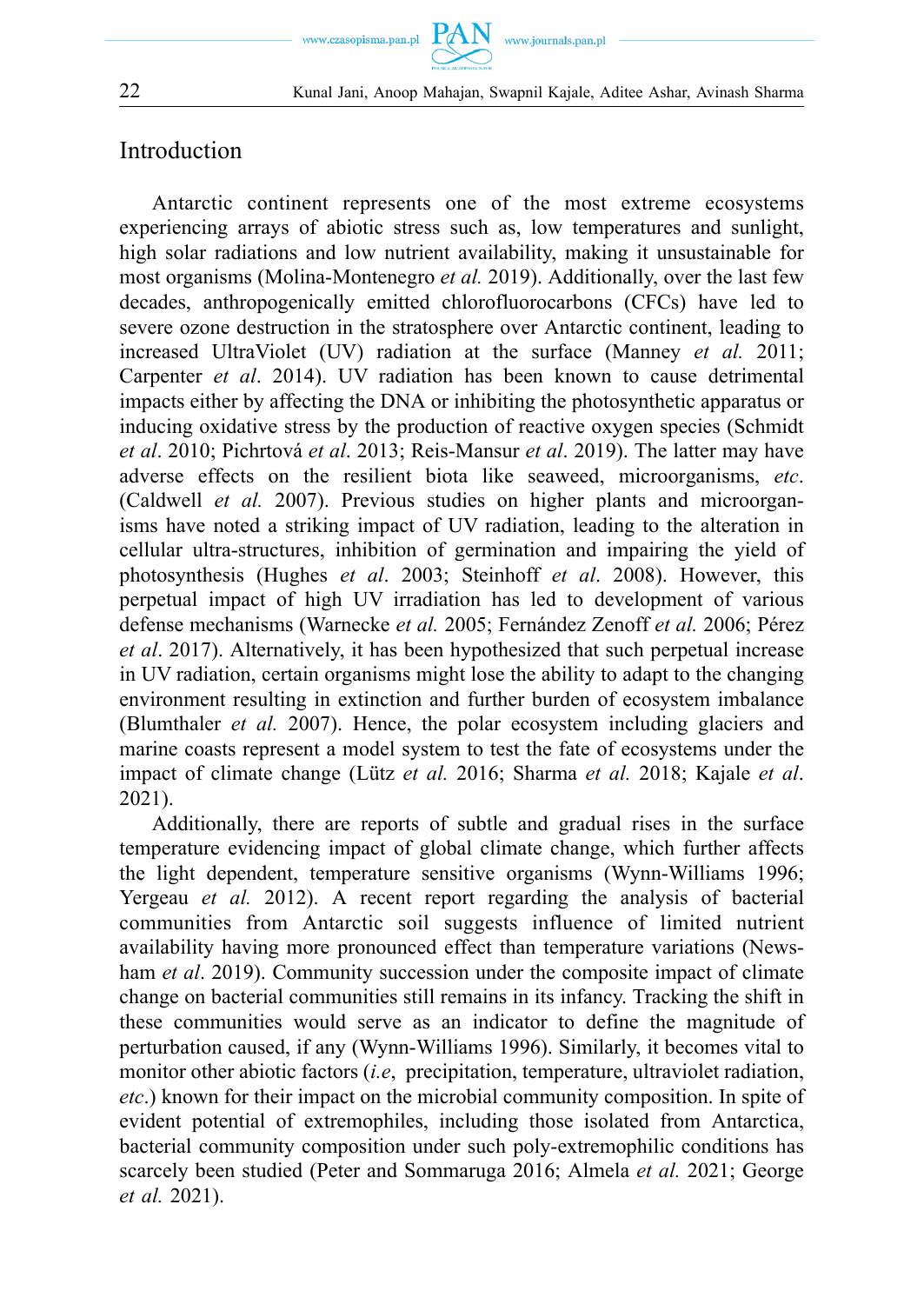www.czasopisma.pan.pl  $\hbox{ PAN }\,$  www.journals.pan.pl

Soil bacterial community structure in Antarctica 23

There are several efforts to reveal the role of uncultivable bacterial communities residing in Antarctica sediments or in mutualism with higher organisms by using multiple approaches targeting 16S rRNA genes (Cid *et al*. 2016). Over the last decade, deep sequencing approach has not only helped in investigating microbial community structures but also in acquiring in-depth knowledge of their functions from various ecological niches viz. hot springs, coalmines, deep sea and polar sediments (Rastogi *et al*. 2012; Sharma *et al*. 2014, 2017, 2019; Molina-Montenegro *et al*. 2019; Newsham *et al*. 2019). In the light of these observations, the objective of the present study is to elucidate the bacterial community composition under the poly-extremophilic conditions of Antarctic continent. We further examine the functional adaptations with respect to the survival and nutrient adaptations endorsed by bacterial communities, with the help of imputed metagenomics.

### Material methods

**Sample collection.** — The surface sediment samples were collected (in triplicates) during the Antarctic spring and early summer from Larsemann Hills (69°24'54.9"S, 76º12'48.8"E) near the *Bharati* Station of India located in the southeastern region of Prydz Bay, Antarctica. A total of ten samples were collected on alternate days spanning across 20 days to generate robust sequencing data to assess the microbial community composition under poly-extremophilic conditions. These series of samples were termed as ST01–ST10 corresponding to its time of collection (*e.g.*, ST01 represents sample collected on Day 1 and the ST10 represents the sample collected on Day 20). The sediments samples were collected in sterile falcon tubes and stored at –20ºC until further processing.

Additionally, an onsite assessment of environmental parameters was also carried out throughout the sampling period. Monitoring of the abiotic factors such as temperature, overhead ozone (DU), total radiation, UV-A radiation, UV-B radiation was done continuously for the sampling period. Moreover, the overhead ozone was measured using a hand-held multi-band sunphotometer (MICRO-TOPS II) and was validated using satellite retrievals (Ozone Monitoring Instrument); see Table 1.

**Community DNA extraction and amplicon sequencing. —** The samples were transported to the laboratory by maintaining the cold chain. The total community DNA was extracted from the sediment samples by using PowerSoil kit (Qiagen, The Netherlands) according to the manufacturer's protocol, further checked for the qualitative and quantitative assessment of the DNA (Jani *et al*. 2018a) and stored at  $-20^{\circ}$ C until further processing. The template for the amplicon sequencing was prepared by amplification of V4 region of the 16S rRNA gene using primer pairs 515F/806R and followed for the library preparation using Illumina 16S metagenomic protocol (Caporaso *et al*. 2011).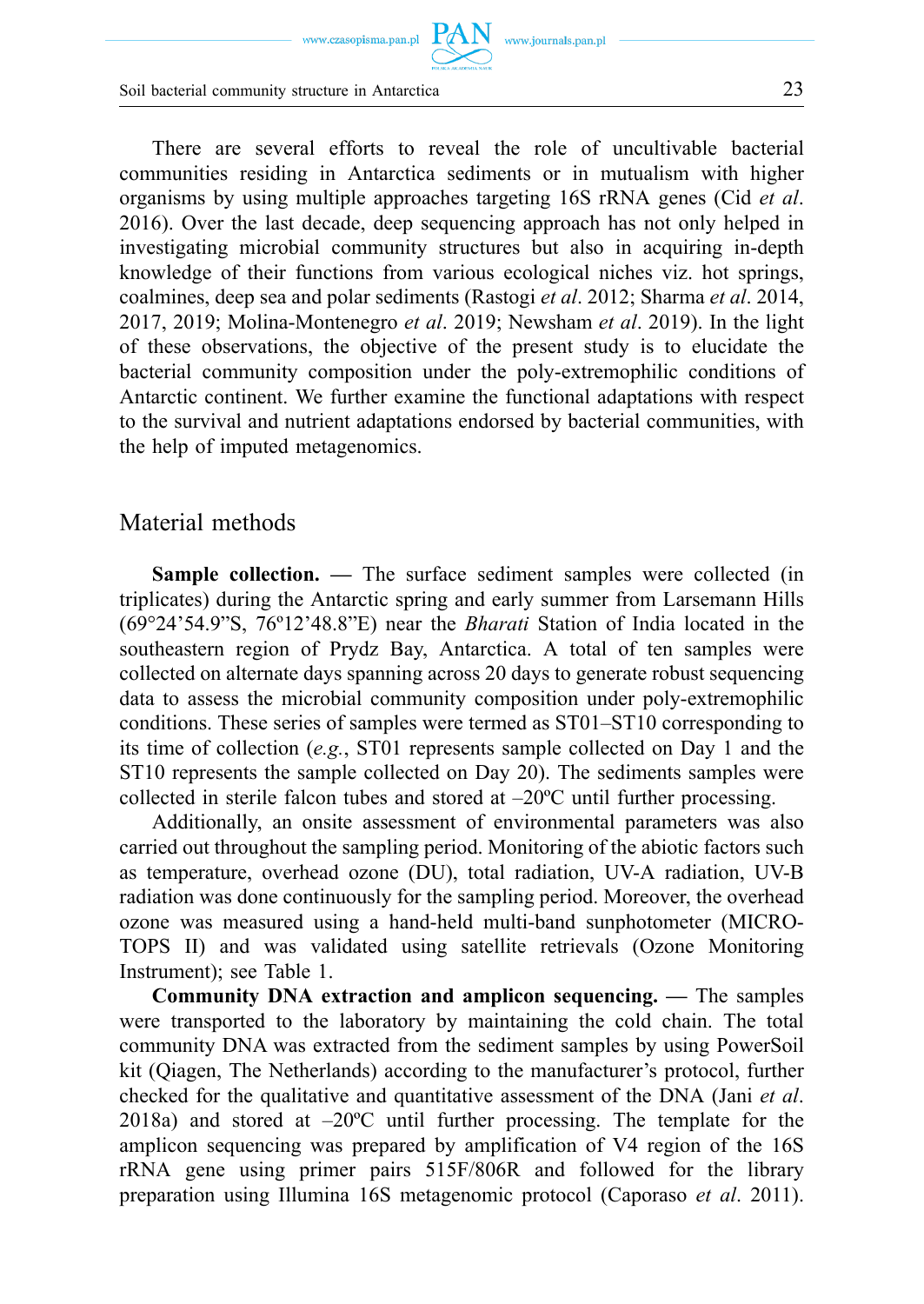

#### Table 1

| Sample<br>ID     | Date            | Overhead<br>$ozone$ (DU) | Temperature<br>$(^{\circ}C)$ | Total<br>radiation<br>$(MJ \text{ m}^{-2})$ | <b>UVA</b><br>Radiation<br>$(MJ \text{ m}^{-2})$ | <b>UVB</b><br>radiation<br>$(MJ \text{ m}^{-2})$ | Wind<br>Speed<br>$(m s-1)$ |
|------------------|-----------------|--------------------------|------------------------------|---------------------------------------------|--------------------------------------------------|--------------------------------------------------|----------------------------|
| ST <sub>01</sub> | 8-Jan-19        | 271.26                   | 0.44                         | 0.14                                        | 0.011                                            | 78.16                                            | 17.88                      |
| ST <sub>02</sub> | $10$ -Jan- $19$ | 272.44                   | 3.09                         | 0.18                                        | 0.014                                            | 78.08                                            | 12.43                      |
| ST <sub>03</sub> | $12-Jan-19$     | 276.86                   | 1.57                         | 0.18                                        | 0.013                                            | 78.09                                            | 13.33                      |
| ST <sub>04</sub> | $14$ -Jan-19    | 277.53                   | 0.98                         | 0.19                                        | 0.013                                            | 78.07                                            | 8.58                       |
| ST <sub>05</sub> | $16$ -Jan-19    | 307.67                   | 1.6                          | 0.19                                        | 0.013                                            | 77.64                                            | 16.79                      |
| ST <sub>06</sub> | $18$ -Jan- $19$ | 306.21                   | 0.46                         | 0.19                                        | 0.013                                            | 78.14                                            | 10.17                      |
| ST <sub>07</sub> | $20$ -Jan-19    | 295.83                   | 0.05                         | 0.11                                        | 0.009                                            | 78.17                                            | 10.06                      |
| ST <sub>08</sub> | $22$ -Jan-19    | 299.81                   | 0.85                         | 0.17                                        | 0.011                                            | 78.13                                            | 10.71                      |
| ST <sub>09</sub> | $24$ -Jan-19    | 305.79                   | $-2.53$                      | 0.12                                        | 0.009                                            | 78.15                                            | 7.8                        |
| ST <sub>10</sub> | $26$ -Jan-19    | 304.04                   | $-0.78$                      | 0.06                                        | 0.006                                            | 78.07                                            | 7.98                       |

Assessment of physical parameters under temporal variation of UV radiation.

The equimolar libraries were pulled and sequenced on Illumina Miseq platform using 2 x 250bp, V2 chemistry. The raw reads can be obtained under the SRA BioProject Id PRJNA587651.

**NGS analysis. —** The obtained raw reads were subjected to downstream analysis using DADA2 pipeline (Callahan *et al*. 2016). The latter involves quality trimming by computing error model, followed by removal of substitution and chimeric reads. Here, we used cutoff of 240 bp and 160 bp for filtering the paired R1 and R2 reads, respectively, with maximum expected error rate of 2, 2. These filtered, high quality reads were assigned to amplicon sequence variants (ASVs) using similarity cutoff of 100%. The taxonomic classification of ASVs was performed by using RDP naive Bayesian classifier using SILVA reference database (Wang *et al*. 2007; Quast *et al*. 2013). Further analysis was performed using R environment, which predisposes conversion of abundance table to the phyloseq object (Oksanen *et al*. 2013).

**Estimation of bacterial load. —** The total bacterial load was evaluated by quantification of the 16S rRNA gene as a proxy-using real time PCR (RT-PCR) (Jani *et al*. 2018b). It involves template preparation (in triplicates) and amplification using Power SYBR Green PCR Master Mix and subsequent amplification on ABI 7300 thermo-cycler. Subsequently, the 16S rRNA gene copy number was determined by comparing observed values against the standard curve. The standard curve was plotted by using 10-fold serial dilution of known concentration of PCR product of the bacterial isolate, with efficiency and correlation coefficient cutoff of  $>90\%$ ,  $(r^2) > 0.99$ , respectively.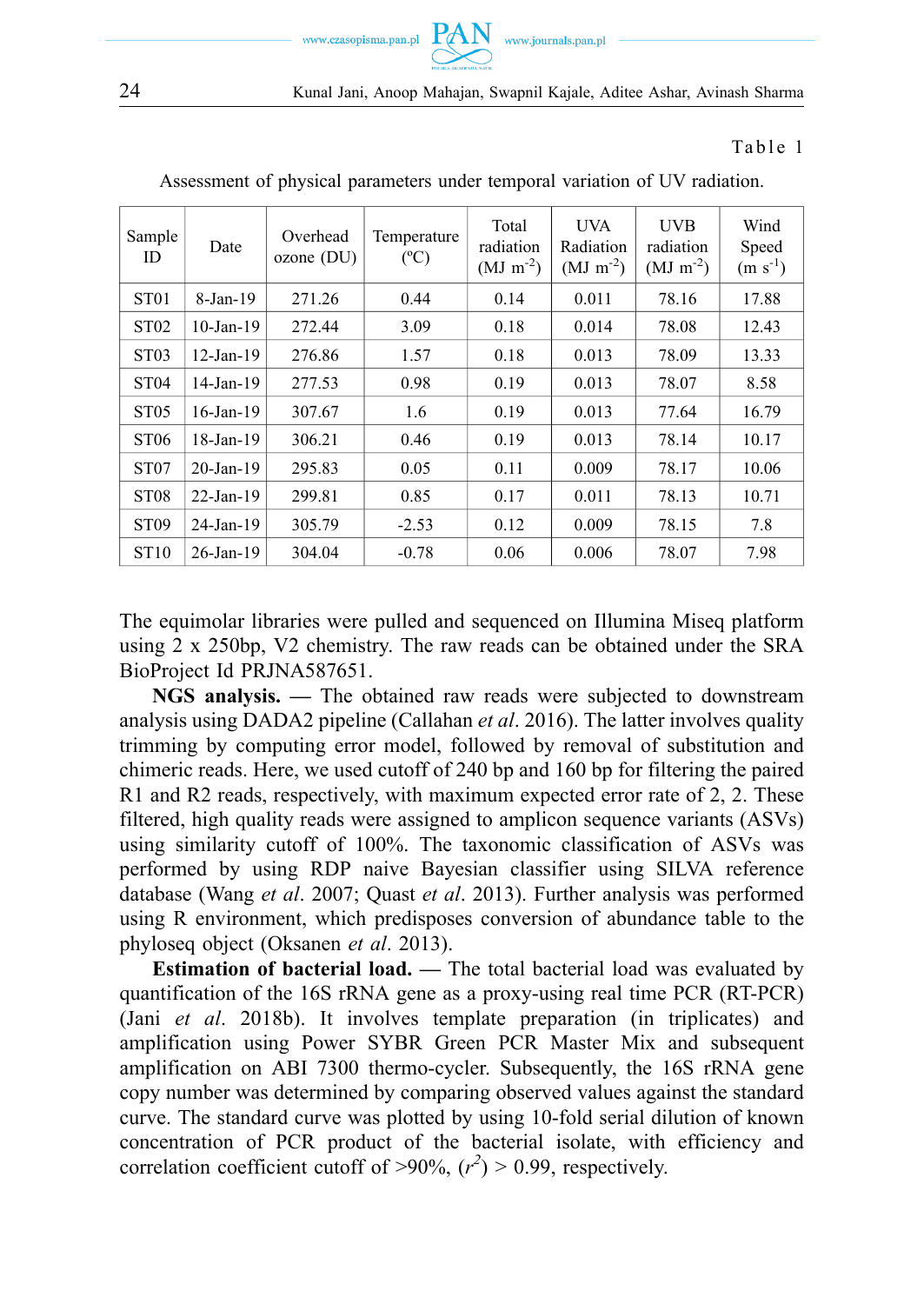www.czasopisma.pan.pl  $\hbox{ PAN }\,$  www.journals.pan.pl

Soil bacterial community structure in Antarctica 25

**Functional predictions. —** Metabolic potentials of the bacterial communities to thrive and sustain under the extreme conditions of high UV radiation and cold stress were evaluated by using the Phylogenetic Investigation of Communities by Reconstruction of Unobserved States 2 (PICRUSt2) package (Douglas *et al*. 2020). It represents an improved version of PICRUSt1 with expanded reference dataset and novel prediction methods using MinPath to derive more reliable metagenomic inferences (Langille *et al*. 2013).

**Statistical analysis. —** Statistical analysis of the data generated during this study was performed using R (R Development Core Team, 2013). The R packages vegan, PhyloSeq, ggplot2, corrplot were used to carry out the correlation analysis between the bacterial communities and the changing environmental factors. Further, the functional attributes of the bacterial communities were correlated with the bacterial diversity to derive the influence of subtle changes in the bacterial diversity on the metabolic turnover. The data visualization was performed using shiny package in R.

## Results

**Estimates of abiotic factors. —** We observed notable difference in the abiotic factors such as temperature, total radiation, and overhead ozone, during the course of sampling period as described in Table 1. The variation in temperature was recorded in the range of  $-2.5$  to  $3^{\circ}$ C during the entire studied period. We note that the overhead ozone varied in the range of 271.26 to 307.66 DU during the course of this study. Similarly, the overall radiation also ranged between  $0.064$  to  $0.191$  MJ m<sup>-2</sup>. The UVA radiation, as a determinant of total radiation was found to range between  $0.0057$  and  $0.0137$  MJ m<sup>-2</sup> whereas, the most harmful subset of it *i.e.* UVB radiation was in the range of 77.64 to 78.17 MJ m-2.

**Composition of bacterial communities. —** Amplicon sequencing using Illumina MiSeq platform yielded an average of 176941.7 *±* 481229 (mean *±* SD) reads per sample. Taxonomic assignment of the high-quality reads against the SILVA database using DADA2 pipeline resulted in 6010 ASVs. We computed non-parametric alpha diversity indices viz. Chao1, Shannon, and observed ASVs to reveal the bacterial diversity under the constantly fluctuating environmental conditions of Antarctica. We noted variability among the alpha diversity indices across the study duration (Table 2). However, computation of Shannon index, a representative of both diversity richness and evenness depicted gradual variability in the bacterial diversity across the study period, which was marked by ≤0.07-fold deviation in the bacterial diversity (Shannon index). It was supported by the observed variations in the RT-PCR based determination of bacterial load across all the time points (Fig. 1). Moreover, we noted the lowest values of Chao1 (1151), observed ASVs (1151) and Shannon (6.76) for the ST02, the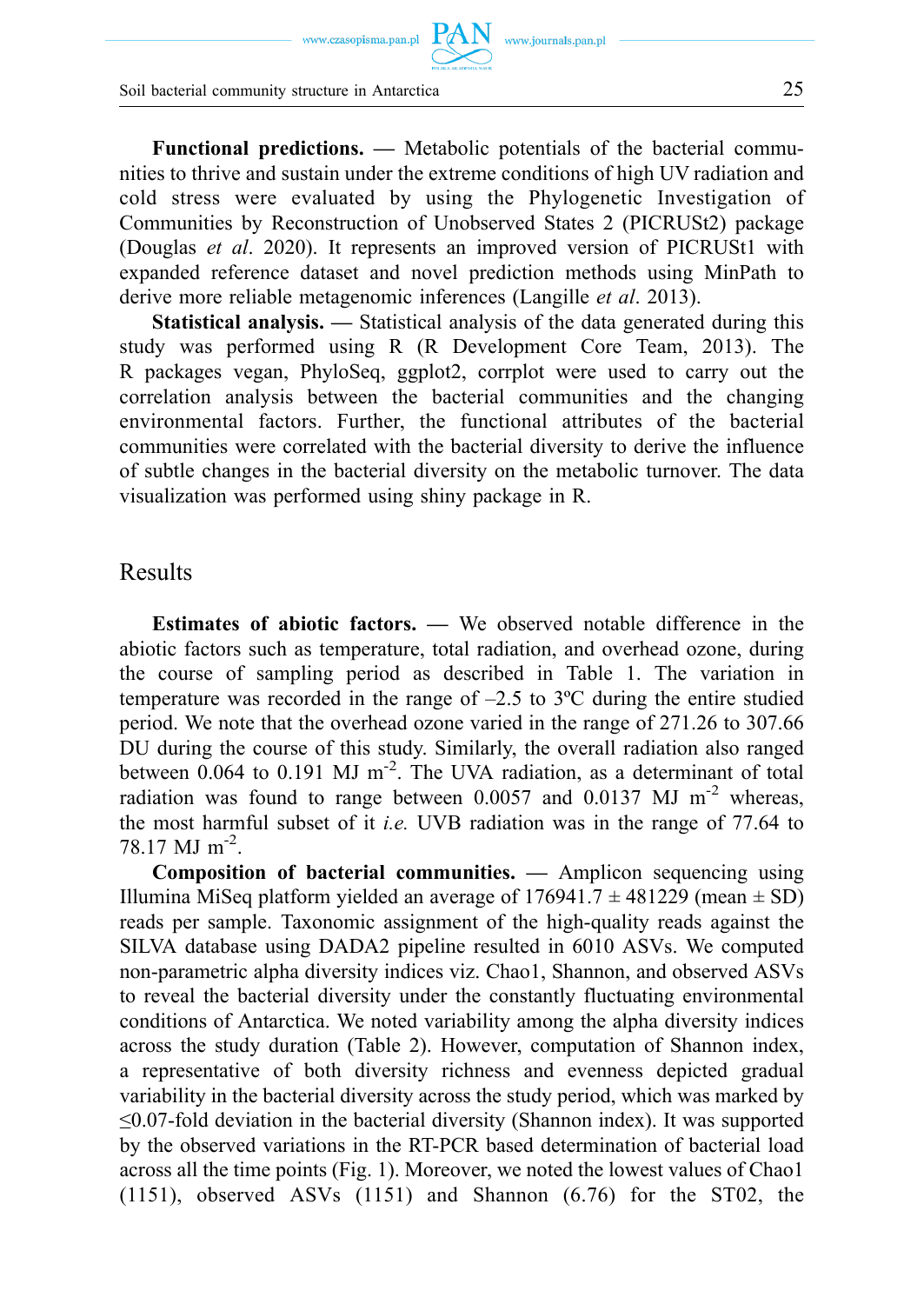

26 Kunal Jani, Anoop Mahajan, Swapnil Kajale, Aditee Ashar, Avinash Sharma

#### Table 2

| Sample ID        | Chao <sub>1</sub> | Observed<br><b>ASVs</b> | Shannon |
|------------------|-------------------|-------------------------|---------|
| ST <sub>01</sub> | 1863              | 1863                    | 7.28    |
| ST <sub>02</sub> | 1151              | 1151                    | 6.76    |
| ST <sub>03</sub> | 1550              | 1550                    | 7.13    |
| ST <sub>04</sub> | 1431              | 1431                    | 6.89    |
| ST <sub>05</sub> | 1629              | 1629                    | 7.06    |
| ST <sub>06</sub> | 1746              | 1746                    | 7.19    |
| ST <sub>07</sub> | 1448              | 1448                    | 6.97    |
| ST <sub>08</sub> | 1240              | 1240                    | 6.90    |
| ST <sub>09</sub> | 1584              | 1584                    | 7.08    |
| ST <sub>10</sub> | 1431              | 1431                    | 7.03    |

#### Estimates of alpha diversity parameters.





Fig. 1. Real time PCR based estimates of bacterial biomass. Absolute copy number of 16S rRNA gene (represented as  $log_{10}$ ) observed across the temporal gradient under the UVB radiation.

sediment having highest noted temperature of 3.08ºC among all the time points. Further, the assessment of relationship between the increasing temperature and Shannon indices based on the Spearman's correlation indicated negative correlation between Shannon *vs*. temperature  $(r = -.34)$ . Alternatively, ST01 represents the sediment having highest species richness (Chao1, 1863). Sample  $ST07$  exhibits highest recorded UVB radiation (78.17 MJ m<sup>-2</sup>) which, accounts for 1.27x  $10^{-3}$  folds higher radiation than the observed average (78.07  $\pm$  0.15 MJ  $\mathrm{m}^{-2}$ ) across the study duration. Interestingly, correlating UVB radiation with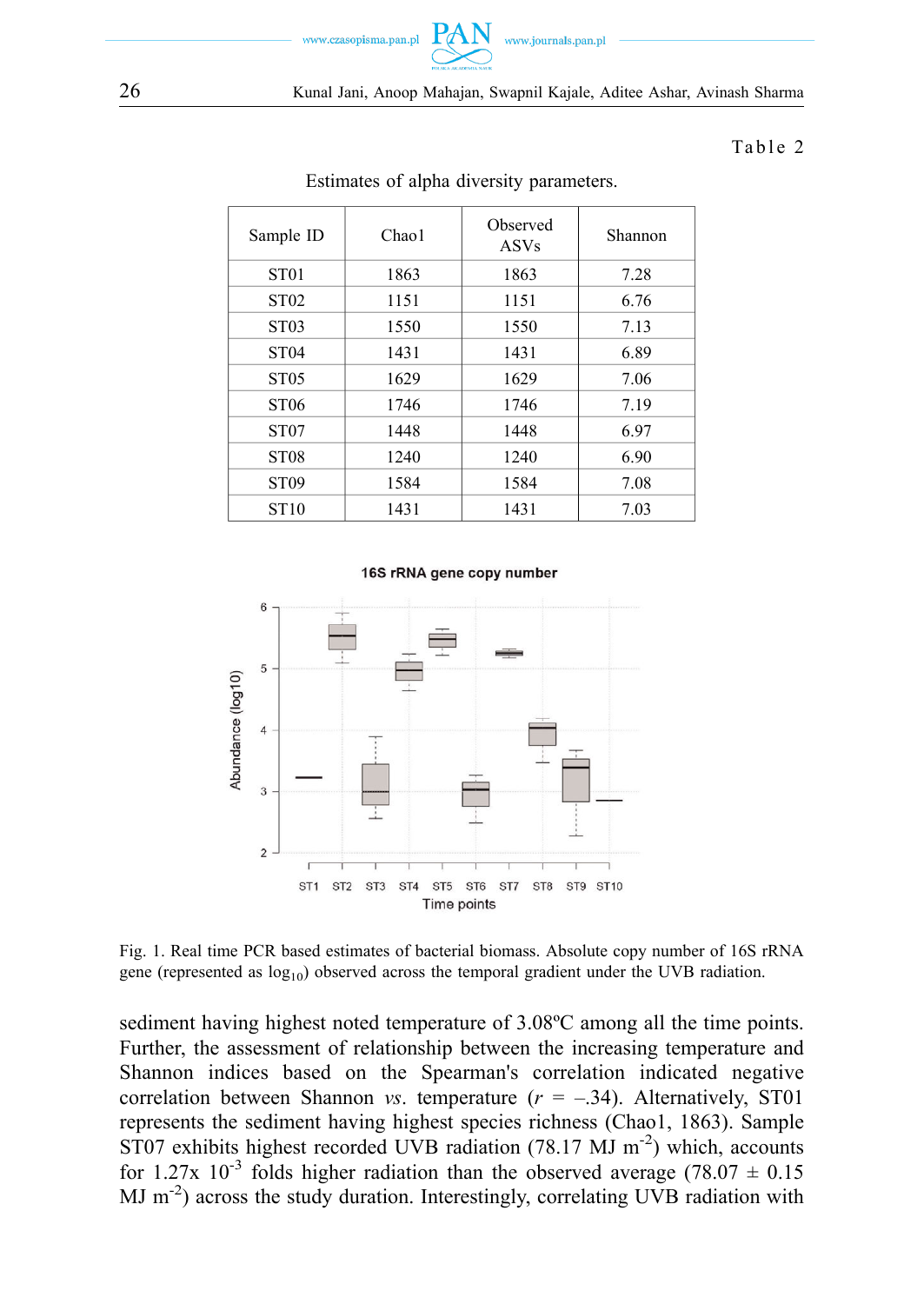the bacterial diversity for sample ST07 suggested 0.04-fold lowered species richness over the recorded mean of  $1507.3 \pm 215.91$  (mean  $\pm$  SD). Moreover, intensity of UVA radiation on ST02 was found to be  $18.6x \times 10^{-2}$  fold higher than the noted average (0.011  $\pm$  0.002 MJ m<sup>-2</sup>), which further may contribute for 0.30fold deterioration in the species richness (Chao1, 1151). Further, we computed Spearman's correlation to derive the relationship among bacterial diversity and UV radiation which suggested negative correlation between Shannon *vs.* UVA Radiation ( $r = -0.13$ ) and UVB radiation ( $r = 0.05$ ).

www.journals.pan.p

Bacterial community structure under the advent of the high temperature and increased UV radiation demonstrates augmentation of phyla as: Cyanobacteria (41.93%), Bacteroidetes (14.8%), Acidobacteria (13.35%), Proteobacteria (9.67%), Actinobacteria (7.79%), Firmicutes (3.46%), *Chloroflexi* (2.46%), Armatimonadetes (1.28%), Verrucomicrobia (1.17%) and Deinococcus-Thermus (0.94%), contributing for 96.9% of total bacterial communities (Fig. 2). Interestingly, phylum Cyanobacteria (41.93  $\pm$  3.36) predominates in all the sediments samples. Followed by other photo-autotrophs and early heterotrophs viz. phylum Bacteroidetes (14.8  $\pm$  4.89%), Acidobacteria (13.35  $\pm$  4.78%), Proteobacteria (9.67 ± 2.51%), Actinobacteria (7.79 ± 3.7%) (Warnecke *et al*. 2005). Assessment based on Spearman's correlation to evaluate the influence of rise in temperature on the bacterial phyla revealed relatively lower impact on the phylum Cyanobacteria. Similarly, phylum Acidobacteria, Armatimonadetes and Verrucomicrobia were found to suffer minimal impact. Conversely, Actinobacteria and *Chloroflexi* experience the significant alterations due to rising temperatures ( $r = -0.76$ ,  $p \le 0.01$ ;  $r = -0.64$ ,  $p \le 0.05$ , respectively). Interestingly, we observed positive correlation between temperature and bacterial phyla Proteobacteria and Firmicutes. The observation can be supported by increased abundance of phylum Firmicutes and Proteobacteria in samples ST02 and ST03, which are marked by relatively highest noted temperature of 3.09ºC and 1.57ºC, respectively (Fig. 2). Moreover, the impact of UV on the bacterial phyla depicted



Fig. 2. Distribution of most abundant bacterial phyla against the subtle changes in environmental parameters. The blue and orange column represents the changes in the temperature and UV-B radiation (represented as  $log_{10}$ ) during the course of study period. Orange line defines the trend of changes in the UV-B radiation.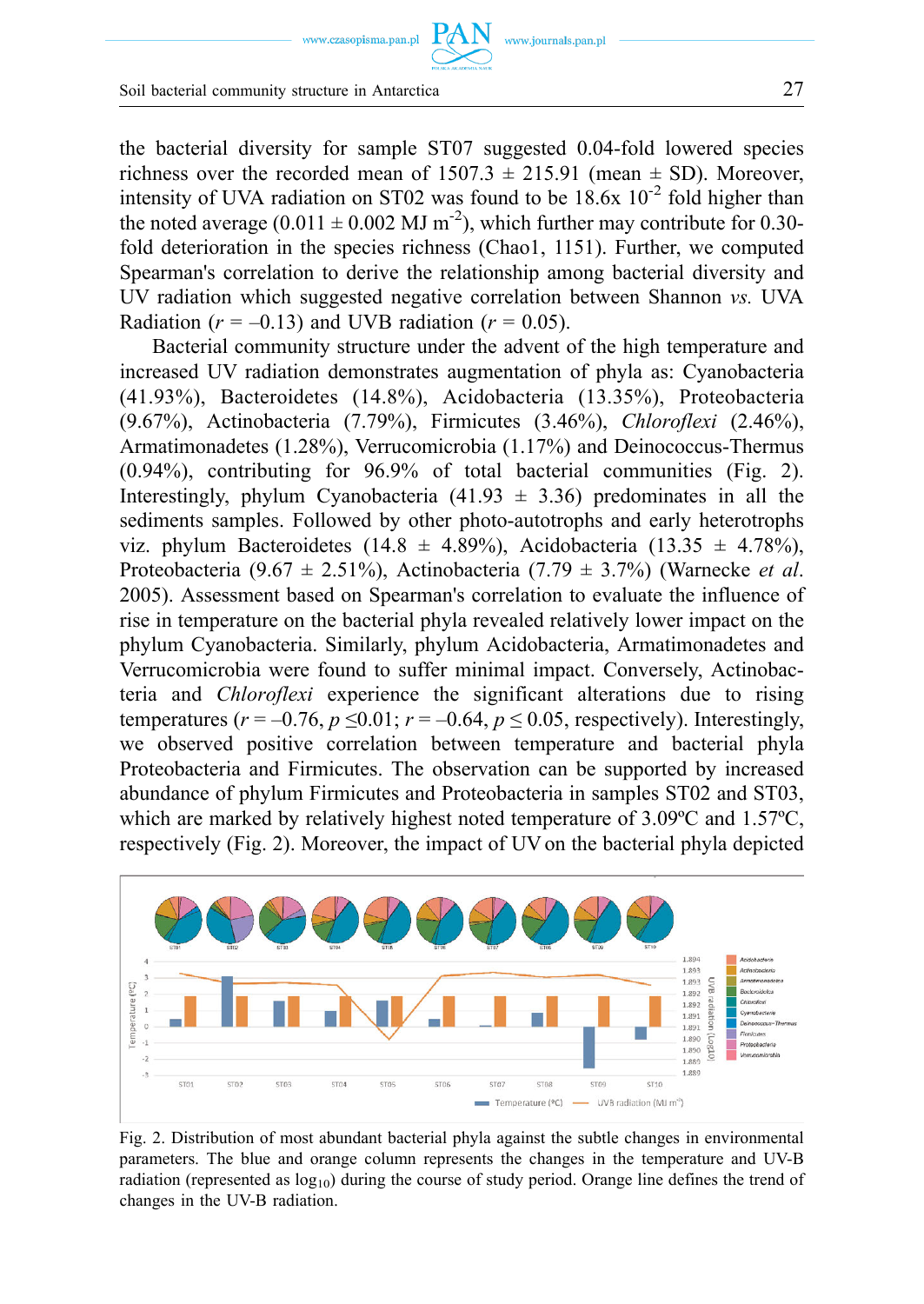



partial negative impact on phylum Cyanobacteria whereas Acidobacteria experiences the lower impact of UV radiation. Moreover, UVA imparts negative impact on other phyla like. Actinobacteria (VA  $r = -0.72$ ,  $p \le 0.01$ ) and *Chloroflexi* which constitutes members practicing photo-autotrophy. Additionally, phylum Deinococcus-Thermus was also found to sustain the impact of significant UVA radiation ( $r = -0.75$ ,  $p \le 0.01$ ).

Similarly, we noted variation in the sediment bacterial communities exhibiting the differential abundance of ASVs (relative abundance >1%) which corresponds to 12 bacterial families such as Chroococcidiopsaceae (21.93%), Blastocatellaceae (12.42%), Nostocaceae (9.2%), Chitinophagaceae (5.48%), Phormidiaceae (5.25%), Hymenobacteraceae (3.76%), Phormidesmiaceae (3.48%), Burkholderiaceae (3.1%), Spirosomaceae (3.02%), Sphingomonadaceae (2.91%), Clostridiaceae (2.51%) and Nocardioidaceae (1.76%). Spearman rank correlation in case of bacterial family suggested negative impact of temperature on the Nocardioidaceae and Phormidesmiaceae ( $r = -0.98$ ,  $p \le 0.05$ ;  $r = -0.73$ ,  $p \le 0.01$ , respectively). Chitinophagaceae and Hymenobacteraceae also suffer loss of abundance with rising temperature. Whereas bacterial families *e.i.*, Clostridiaceae, Nostocaceae and Burkholderiaceae were found to flourish with respect to the changes in the surface temperature. Impact of UV radiation on the bacterial family revealed negative impact on the Phormidesmiaceae (*vs.* UVA,  $r = -0.83$ ,  $p \le 0.01$ ) and Nocardioidaceae (*vs. UVA*,  $r = -0.86$ ,  $p \le 0.01$ ). Whereas Clostridiaceae was found to adapt to the UV radiation and cast positive correlation ( $vs.$  UVA,  $r = 0.65$ ,  $p \leq 0.05$ ). At lower taxonomy rank, we note differential abundance of ASVs (relative abundance >1%) representing bacterial genera like *Aliterella* (21.35%), *Blastocatella* (11.52%), *Nostoc* (7.77%), *Tychonema* (5.06%), *Phormidesmis*  (3.73%), *Hymenobacter* (3.38%), *Sphingomonas* (2.68%), *Spirosoma* (2.52%), Clostridium (2.39%), Segetibacter (2.31%), Polaromonas (1.57%) and Flavisolibacter (1.37%). Assessment of Spearman rank correlation inferred positive correlation between bacterial genera Nostoc and rising temperature and, UV radiation (*vs. UVA, r* = 0.63,  $p \le 0.05$ ). Likewise, for *Polaromonas* (*vs. UVA,*  $r = 0.72$ ,  $p \le 0.05$ ). In contrast *Phormidesmis* was found to be negatively correlated under impact of both temperature ( $r = -0.73$ ,  $p \le 0.05$ ) and UV radiation (*vs. UVA,*  $r = -0.83$ *,*  $p \le 0.01$ *). Bacterial genera <i>Hymenobacter* and *Segetibacter* also found to experience the negative impact of rising temperature.

**Functional predictions. —** The extreme environmental conditions in Antarctica may confer a high stress condition for the microorganism, but such perpetual pressures have often been found to cast an emergence of novel mechanism for survival and adaptation. Thus, we employed an approach of metagenomic imputations using PICRUSt2 to dissect the adaptative mechanism of these bacterial communities sustaining varied abiotic stress. We found functional variability among the time points under study, which corresponds to the functional attributes of thriving bacterial communities under changing environment. Additionally, niche adaptation and nutrient acquisition represent the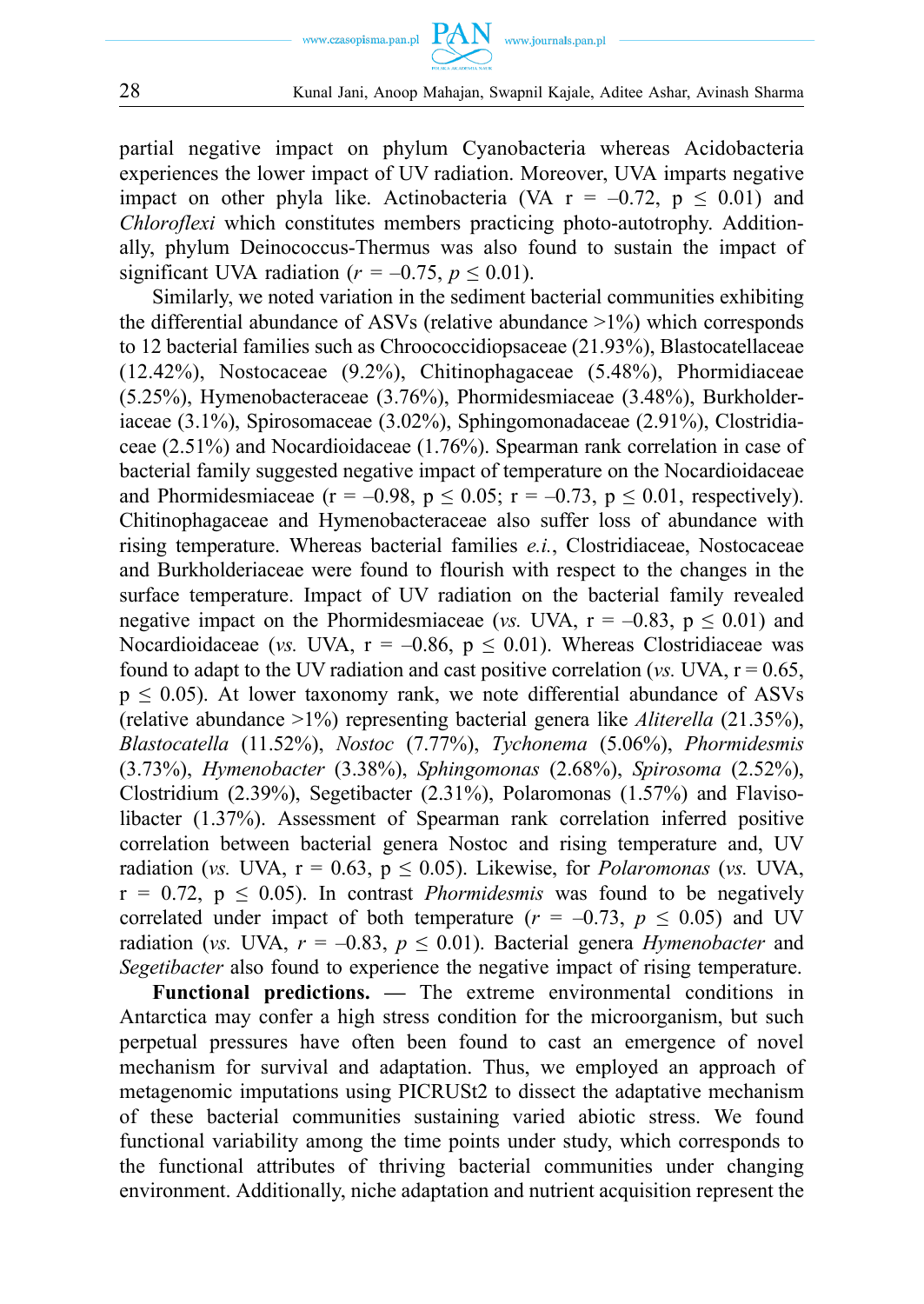primary and key elements for bacterial communities (Fig. 3a–b). Gene families associated with carbohydrate metabolism, lipid metabolism, amino acid metabolism, metabolism of terpenoids and polyketides, metabolism of cofactors and vitamins, nucleotide metabolism, biosynthesis of other secondary metabolites, energy metabolism, metabolism of amino acids and glycan biosynthesis and metabolism were collectively found directly proportional to the order of Shannon index. Such comparisons of the functional attributes to that of the diversity measures provide an insight into the plausible functional redundancy, enabling ecosystem functioning even under instances of altered community composition. The observation was also supported by Peter and Sommaruga (2016), evaluating the bacterial functional redundancy upon glacier retreat. Further, with an intend to decipher the mechanism for niche adaptation under the poly-extremophilic conditions (especially rising temperature and high UV radiation) and nutrient acquisition in nutrient deprived environments like Antarctica, we targeted the gene families involved in DNA repair and one carbon mechanism. We noted dominance of genes belonging to the base excision repair, DNA repair and recombination proteins and mismatch repair (Fig. 3b).

Additionally, the strategies for nutrient acquisition represented either photoautotrophy or heterotrophy by involving in methane metabolism. The former could be supported by the observed specific augmentation of Cyanobacteria, the pioneer communities adapting under the perpetual abiotic pressures. Prevalence and persistence of genes governing anomalies of methane metabolism suffice the probable pivotal involvement of these bacterial communities to avail heterotrophic mode of nutrient acquisition by utilizing the one carbon metabolism with the major contribution in driving the geochemical pathways (Fig. 4). Similarly, we noted the abundant acquisition of elements of energy metabolism such as sulfur metabolism, oxidative phosphorylation, nitrogen metabolism and photosynthesis would enable effective survival of the bacterial communities under harsh conditions of Antarctica (Fig. 3a).

An attempt to establish the relationship between the functional potential of bacterial communities and rising temperature using Spearman rank correlation suggested negative correlation with gene families involved in the methane metabolism, photosynthesis ( $r = -0.27$ ,  $p \le 0.05$ ), oxidative phosphorylation, sulfur metabolism except nitrogen metabolism and mismatch repair. Whilst we also noted fluctuations in the levels of these genes families with respect to the sampling time point (Fig. 3a, 3b). Moreover, the abundance and distribution of these gene families was correlated with the UV radiation, however, it does not follow the order of time of sample collection. Further we noted unhindered prevalence of genes involved in carotenoid biosynthesis, which is found to be a vital strategy opted by bacterial communities to survive in low temperatures and high UV radiation (Dieser *et al*. 2010). Similarly, we noted minimal alteration in the abundance of base excision repair, DNA repair and recombination proteins and mismatch repair.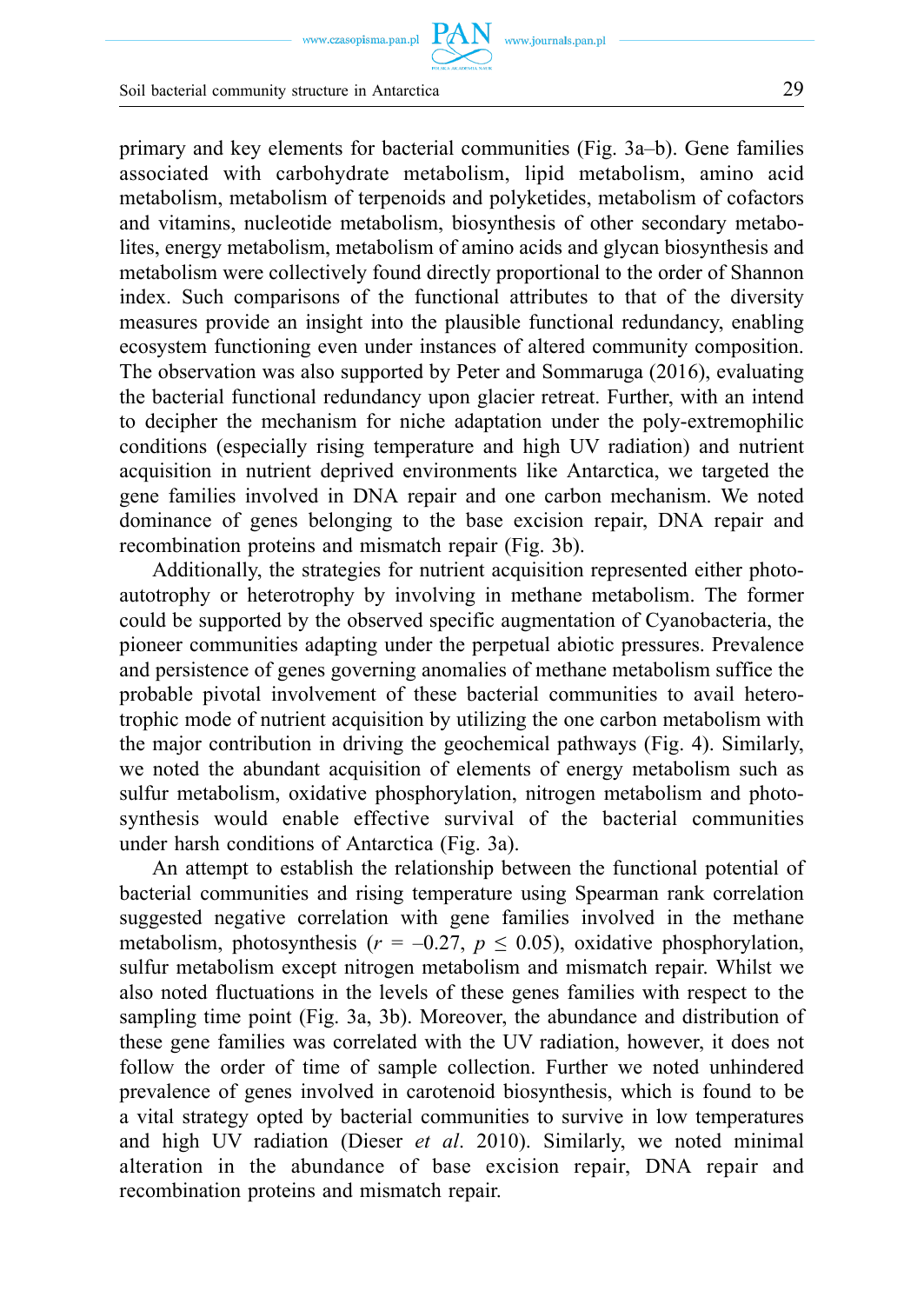



www.czasopisma.pan.pl

PAN www.journals.pan.pl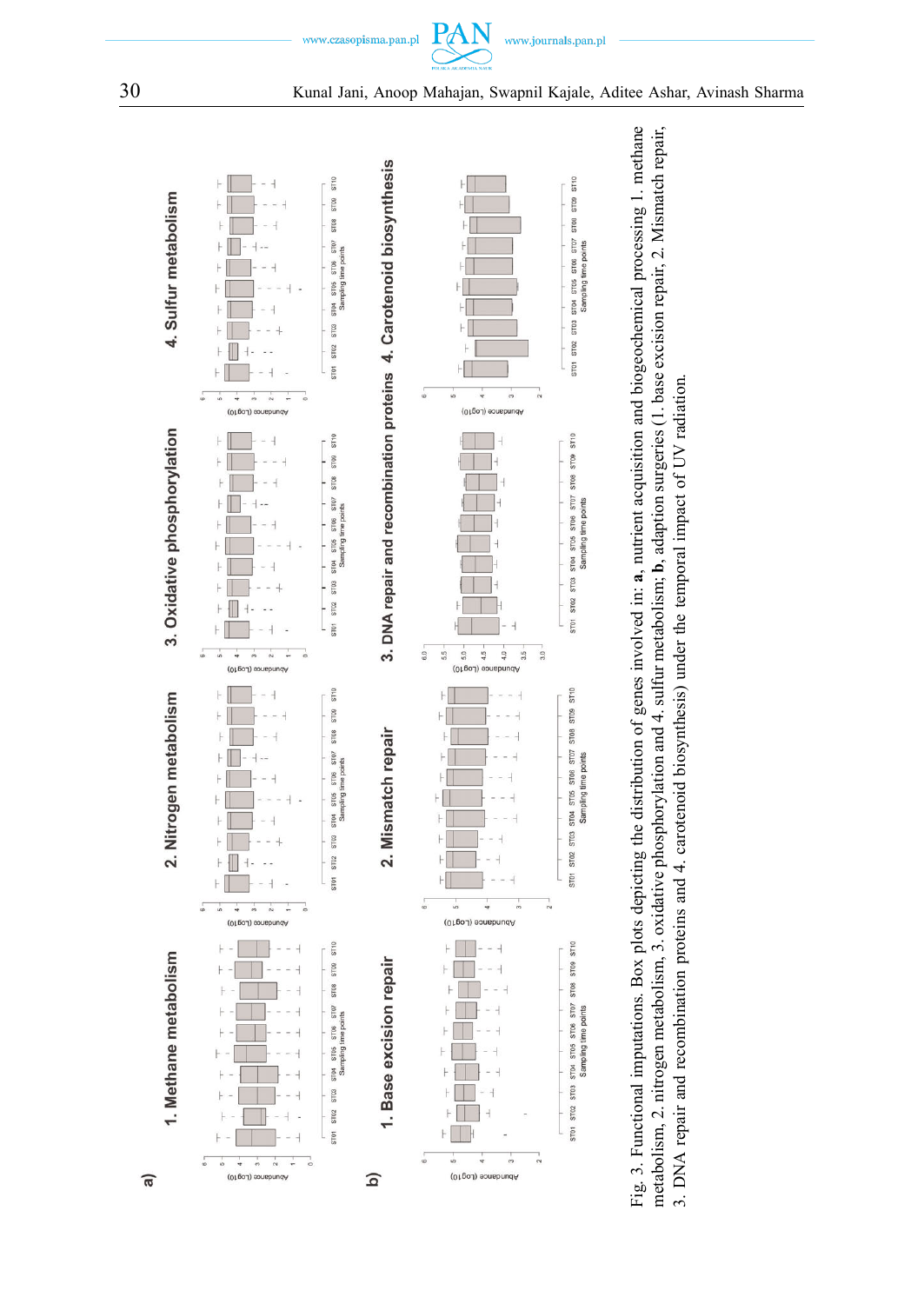www.czasopisma.pan.pl



#### Soil bacterial community structure in Antarctica 31



Fig. 4. Heat map to demonstrate strategies for one carbon metabolism and differential abundance of associated genes along the temporal gradient of UV radiation.

### Discussion

The present study showed the changes in bacterial community composition with subtle changes in environmental conditions. Further the reveals abundance of the genes responsible for the survival of bacterial communities under the rising temperature, low nutrient, and high UV radiations.

Interestingly, we noted predominance of bacterial phyla like Proteobacteria, Actinobacteria and Bacteroidetes in soils of Antarctica and, abundance of Firmicutes and lower to rare persistence of Acidobacteria, respectively, which corroborates the observations of Teixeira *et al*. (2010) and Molina-Montenegro *et al*. (2019). We observed positive correlation between the rising temperature and abundance of phylum Firmicutes suggests the establishment of phylum Firmicutes with rise in temperature. Our findings were in agreement with the previously reported observations regarding the variable and spatial abundance of phylum Firmicutes in soil bacterial communities of Antarctic region (Malard *et al*. 2019; Ramos *et al*. 2019). Additionally, Deinococcus-Thermus was found to survive the constrains of UV radiation due to its ability to tolerate the polyextremophilic conditions with the biosynthesis of carotenoids (Tian and Hua 2010). These observations could be suggestive of significant impact of UV on the bacterial communities affecting its composition with unusually reduced abundance of major bacterial phyla (Hughes *et al*. 2003; Yergeau *et al*. 2012;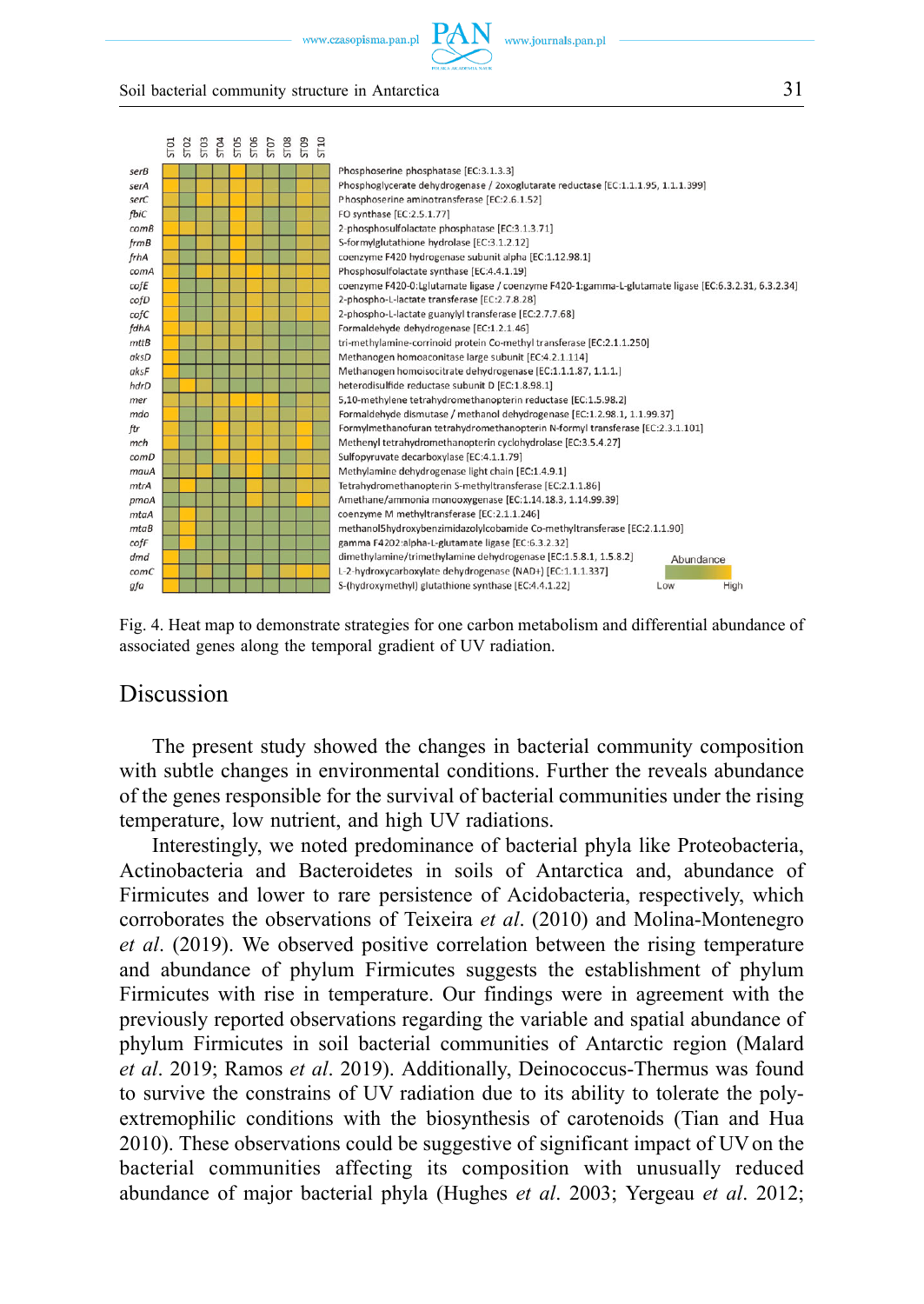

32 Kunal Jani, Anoop Mahajan, Swapnil Kajale, Aditee Ashar, Avinash Sharma

Pérez *et al*. 2017). Although we observed changes in the bacterial community composition however it doesn't follow an obligatory order of specific environmental stressor. Instead, it depicts the composite impact of altering abiotic factors, which is in coherence with the earlier data demonstrating gene families responsible for replication, recombination, and repair being the most abundant functional trait (Molina-Montenegro *et al*. 2019). Further extending the analysis of the high throughput data to understand the potential of bacterial communities thriving in extreme environmental conditions using PICURSt2. The data revealed the presence of various key gene families, especially those involved in the carotenoid biosynthesis and DNA mismatch repair enabling bacterial communities to surpass the lethal impact of UV radiation. The observed enumeration of the genes belonging to the categories viz. base excision repair, DNA repair and recombination proteins and mismatch repair was in coherence with the Fernández Zenoff *et al.* (2006) and Pérez *et al.* (2017). Such morphological and cellular changes represent effective adaption strategies to survive the poly-extremophilic conditions (Chen *et al*. 2017; Louca *et al*. 2018; Molina-Montenegro *et al*. 2019). Production of accessory pigments (viz. phycocyanin and phycoerythrin) in addition to the red-fluorescing chlorophyll pigments has been found to aid the species of Cyanobacteria and some micro algae (*Nannochloropsis* sp*.*, *Tetraselmis* sp*.*, *Chaetoceros mualleri* and *Pavlova lutheri)* to tolerant extreme abiotic stress (Rodriguez *et al*. 1989; Wynn-Williams 1996). Moreover, the microorganisms can survive the strain of UV radiation either by biosynthesis of phlorotannins, phenolic secondary metabolite enabling absorption of UV-B radiations or proportionate accumulation of sporophytes with respect to the intensity of irradiation (Arrage *et al*. 1993; Lüder *et al*. 2004; Warnecke *et al*. 2005; Wiencke *et al.* 2007).

Similarly, further characterization of bacterial communities to carryout nutrient acquisition depicted presence of gene families driving the single carbon metabolism and energy metabolism. The genes involved in the energy metabolism (viz. sulfur metabolism, oxidative phosphorylation, nitrogen metabolism and photosynthesis) aid effective sequestering of the nutrients by participating in the geochemical cycling (Newsham *et al*. 2019). The abundance and correlation of the gene families involved in the methane metabolism follow a similar observation to the gene families associated with the energy metabolism. As we noted the diverse and differential distribution of these gene families, which were prone to alter with respect to the changing abiotic conditions. Eventually, it enables the adaptation of bacterial communities by opting heterotrophic mode of nutrition.

In conclusion, the high throughput DNA analysis of Antarctic sediments under the temporal variation of environmental parameters shows persistence of diverse bacterial communities with specific augmentation of Cyanobacteria and establishment of Firmicutes with slight changes in the temperature. The study also emphasizes the gene families attributing the unique adaptation, biogeochemical processing, and nutrient acquisition strategies by microbes under the polyex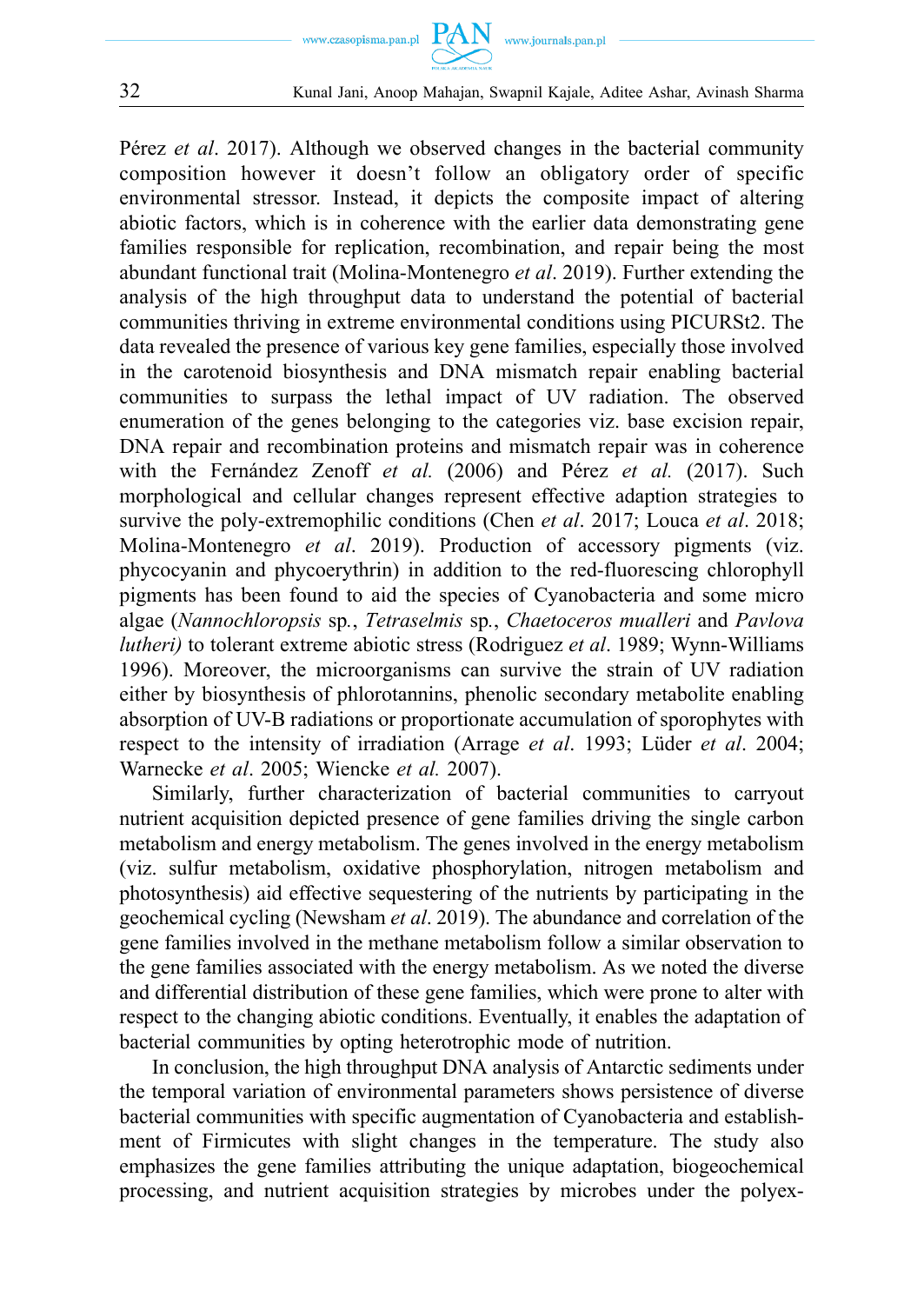www.czasopisma.pan.pl

Soil bacterial community structure in Antarctica 33

tremophilic conditions. Observations on the alteration of bacterial communities suggest the need to conserve these microorganisms and their long-term storage to explore their potential for the production of secondary metabolites.

**Acknowledgements. —** This work was supported by the Department of Biotechnology (DBT), India (by Grant No. BT/Coord.II/01/03/2016), under the project Establishment of Centre for excellence National Centre for Microbial Resource (NCMR). We are grateful to NCPOR, Goa for providing logistic support during the sampling. The samples were collected during the  $38<sup>th</sup>$  Indian Scientific Expedition to Antarctica. IITM is funded by the Ministry of Earth Science, India. The raw sequences generated in this study were submitted to NCBI SRA under BioProject Id PRJNA587651.

## References

- Almela P., Justel A. and Quesada A. 2021. Heterogeneity of microbial communities in soils from the Antarctic Peninsula region. *Frontiers in Microbiology* 12: 280.
- Arrage A.A., Phelps T.J., Benoit R.E. and White D.C. 1993. Survival of subsurface microorganisms exposed to UV radiation and hydrogen peroxide. *Applied and Environmental Microbiology*  59: 3545–3550
- Blumthaler M. 2007. Factors, trends and scenarios of UV radiation in arctic-alpine environments. *In*: Ørbæk J.B., Kallenborn R., Tombre I., Hegseth E.N., Falk-Petersen S. and Hoel A.H. (eds.) *Arctic Alpine Ecosystems and People in a Changing Environment.* Springer, Berlin, Heidelberg.
- Caldwell M.M., Bornman J.F., Ballaré C.L., Flint S.D. and Kulandaivelu G. 2007. Terrestrial ecosystems, increased solar ultraviolet radiation, and interactions with other climate change factors. *Photochemical & Photobiological Sciences* 6: 252–266.
- Callahan B.J., Mcmurdie P.J., Rosen M.J., Han A.W., Johnson A.J.A. and Holmes S.P. 2016. DADA2: High-resolution sample inference from Illumina amplicon data. *Nature Methods* 13: 581–583.
- Caporaso J.G., Lauber C.L., Walters W.A., Berg-Lyons D., Lozupone C.A., Turnbaugh P.J., Fierer N. and Knight R. 2011. Global patterns of 16S rRNA diversity at a depth of millions of sequences per sample. *Proceedings of the National Academy of Sciences of the United States of America* 108 (Supl. 1): 4516–4522.
- Carpenter L.G., Reimann S., Burkholder J.B., Clerbaux C., Hall B.D., Hossaini R., Laube J.C. and Yvon-Lewis S.A. 2014. Scientific Assessment of Ozone Depletion: 2014. *World Meteorological Organization Geneva* 10.
- Chen W., Liu H., Wurihan, Gao Y., Card S.D. and Ren A. 2017. The advantages of endophyteinfected over uninfected tall fescue in the growth and pathogen resistance are counteracted by elevated CO2. *Scientific Reports* 7: 6952.
- Cid F.P., Inostroza N.G., Graether S.P., Bravo L.A. and Jorquera M.A. 2016. Bacterial community structures and ice recrystallization inhibition activity of bacteria isolated from the phyllosphere of the Antarctic vascular plant *Deschampsia antarctica*. *Polar Biology* 40: 1319–1331.
- Davey M.C. and Pickup J. 1992. Temperature variation and its biological significance in fellfield habitats on a maritime Antarctic island. *Antarctic Science* 4: 383–388.
- Davies P.L. 2016. Antarctic moss is home to many epiphytic bacteria that secrete antifreeze proteins. *Environmental Microbiology Reports* 8: 1–2.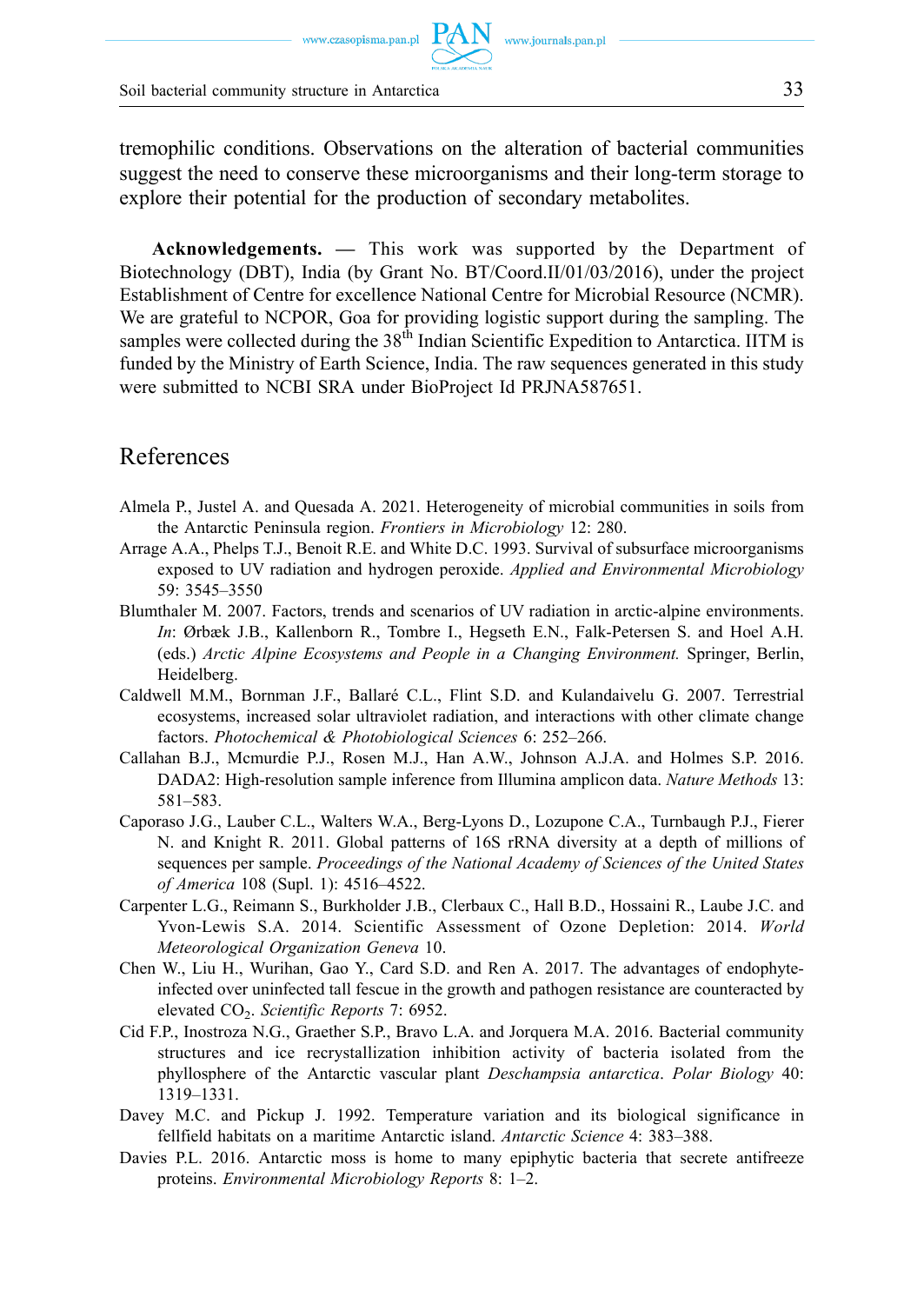

- Dieser M., Greenwood M. and Foreman C.M. 2010. Carotenoid pigmentation in Antarctic heterotrophic bacteria as a strategy to withstand environmental stresses. *Arctic, Antarctic, and Alpine Research: An Interdisciplinary Journal* 4: 396–405.
- Douglas G.M., Maffei V.J., Zaneveld J.R., Yurgel S.N., Brown J.R., Taylor C.M., Huttenhower C. and Langille M.G.I. 2020. PICRUSt2 for prediction of metagenome functions. *Nature Biotechnology* 38: 685–688.
- Fernández Zenoff V., Siñeriz F. and Farías M.E. 2006. Diverse responses to UV-B radiation and repair mechanisms of bacteria isolated from high-altitude aquatic environments. *Applied and Environmental Microbiology* 72: 7857–7863.
- George S. F., Fierer N., Levy J. S. and Adams B. 2021. Antarctic water tracks: Microbial community responses to variation in soil moisture, pH, and salinity. *Frontiers in Microbiology*  12: 616730
- Hughes K.A., Lawley B. and Newsham K.K. 2003. Solar UV-B radiation inhibits the growth of Antarctic terrestrial fungi. *Applied and Environmental Microbiology* 69: 1488–1491.
- Jani K., Ghattargi V., Pawar S., Inamdar M., Shouche Y. and Sharma A. 2018a. Anthropogenic activities induce depletion in microbial communities at urban sites of the River Ganges. *Current Microbiology* 75: 79–83.
- Jani K., Dhotre D., Bandal J., Shouche Y., Suryavanshi M., Rale V. and Sharma A. 2018b. World's largest mass bathing event influences the bacterial communities of Godavari, a Holy River of India. *Microbial Ecology* 76: 706–718.
- Kajale S., Jani K. and Sharma A. 2021. Contribution of archaea and bacteria in sustaining climate change by oxidizing ammonia and sulphur in an Arctic Fjord. *Genomics* 113: 1272– 1276.
- Langille M.G.I., Zaneveld J., Caporaso J.G., Mcdonald D., Knights D., Reyes J.A., Clemente J.C., Burkepile D.E., Vega Thurber R.L., Knight R., Beiko R.G. and Huttenhower C. 2013. Predictive functional profiling of microbial communities using 16S rRNA marker gene sequences. *Nature Biotechnology* 31: 814–821.
- Lim P.P., Pearce D.A., Convey P., Lee L.S., Chan K.G. and Tan G.Y.A. 2020. Effects of freeze-thaw cycles on High Arctic soil bacterial communities. *Polar Science* 23: 100487.
- Louca S., Polz M.F., Mazel F., Albright M.B.N., Huber J.A., O'Connor M.I., Ackermann M., Hahn A.S., Srivastava D.S., Crowe S.A., Doebeli M. and Parfrey L.W. 2018. Function and functional redundancy in microbial systems. *Nature Ecology and Evolution* 2: 936 –943.
- Lüder U.H. and Clayton M.N. 2004. Induction of phlorotannins in the brown macroalga *Ecklonia radiata* (Laminariales, Phaeophyta) in response to simulated herbivory – The first microscopic study. *Planta* 218: 928–937.
- Lütz C., Di Piazza L., Fredersdorf J. and Bischof K. 2016. The effect of ultraviolet radiation on cellular ultrastructure and photosystem II quantum yield of *Alaria esculenta* (L.) Greville from Spitsbergen (Norway). *Polar Biology* 39: 1957–1966.
- Malard L.A., Šabacká M., Magiopoulos I., Mowlem M., Hodson A., Tranter M., Siegert M.J. and Pearce D.A. 2019. Spatial variability of Antarctic surface snow bacterial communities. *Frontiers in Microbiology* 10: 461.
- Manney G.L., Santee M.L., Rex M., Livesey N.J., Pitts M.C., Veefkind P., Nash E.R., Wohltmann I., Lehmann R., Froidevaux L., Poole L.R., Schoeberl M.R., Haffner D.P., Davies J., Dorokhov V., Gernandt H., Johnson B., Kivi R., Kyrö E., Larsen N., Levelt P.F., Makshtas A., Mcelroy C.T., Nakajima H., Parrondo M.C., Tarasick D.W., Von Der Gathen P., Walker K.A. and Zinoviev N.S. 2011. Unprecedented Arctic ozone loss in 2011. *Nature* 478: 469–475.
- Molina-Montenegro M.A., Ballesteros G.I., Castro-Nallar E., Meneses C., Gallardo-Cerda J. and Torres-Díaz C. 2019. A first insight into the structure and function of rhizosphere microbiota in Antarctic plants using shotgun metagenomics. *Polar Biology* 42:1825–1835.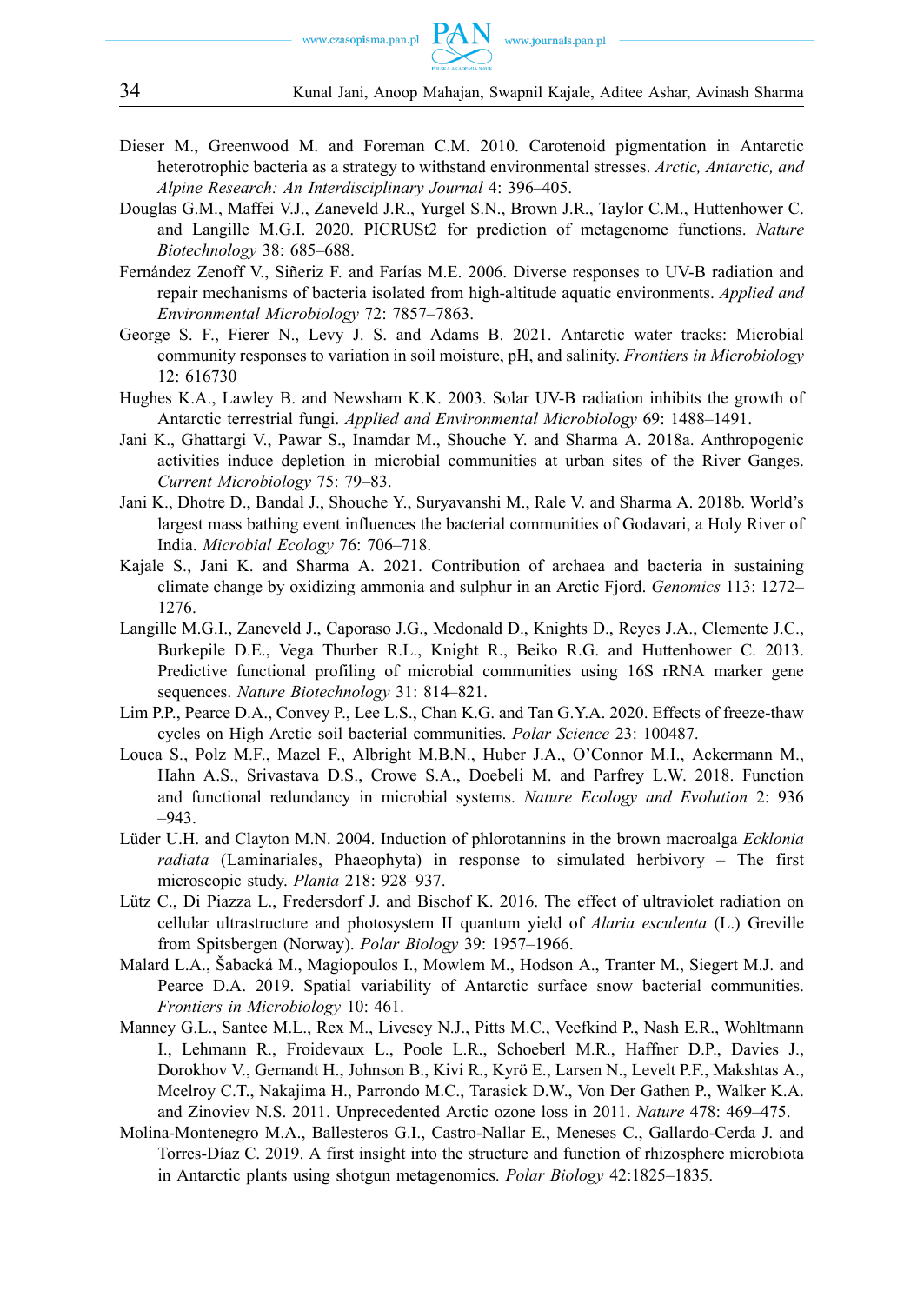www.czasopisma.pan.pl  $PAN$  www.journals.pan.pl

- Newsham K.K., Tripathi B.M., Dong K., Yamamoto N., Adams J.M. and Hopkins D.W. 2019. Bacterial community composition and diversity respond to nutrient amendment but not warming in a maritime Antarctic soil. *Microbial Ecology* 78: 974–984.
- Oksanen J., Blanchet F.G., Kindt R., Legendre P., Minchin P.R., O'hara R.B., Simpson G.L., Solymos P., Stevens M.H.H. and Wagner H. 2013. Vegan: Community Ecology Package. R package version 2.0-10. [http://cran.r-project.org/package=vegan,](http://cran.r-project.org/package=vegan) R Package. Ver. 2.0–8.
- Pérez V., Hengst M., Kurte L., Dorador C., Jeffrey W.H., Wattiez R., Molina V. and Matallana-Surget S. 2017. Bacterial survival under extreme UV radiation: A comparative proteomics study of *Rhodobacter* sp., isolated from high altitude wetlands in Chile. *Frontiers in Microbiology* 8: 1173.
- Peter H. and Sommaruga R. 2016. Shifts in diversity and function of lake bacterial communities upon glacier retreat. The *ISME Journal* 10: 1545–1554.
- Pichrtová M., Remias D., Lewis L.A. and Holzinger A. 2013. Changes in phenolic compounds and cellular ultrastructure of Arctic and Antarctic strains of *Zygnema* (Zygnematophyceae, Streptophyta) after exposure to experimentally enhanced UV to PAR ratio. *Microbial Ecology*  65: 68–83.
- Quast C., Pruesse E., Yilmaz P., Gerken J., Schweer T., Yarza P., Peplies J. and Glöckner F.O. 2013. The SILVA ribosomal RNA gene database project: Improved data processing and web-based tools. *Nucleic Acids Research* 41(Database issue): D590–D596.
- Ramos L., Vollú R., Jurelevicius D., Rosado A. and Seldin L. 2019. *Firmicutes* in different soils of Admiralty Bay, King George Island, Antarctica. *Polar Biology* 42: 2219–2226.
- Rastogi G., Sbodio A., Tech J.J., Suslow T. V., Coaker G.L. and Leveau J.H.J. 2012. Leaf microbiota in an agroecosystem: Spatiotemporal variation in bacterial community composition on field-grown lettuce. *The ISME Journal* 6: 1812–1822.
- Reis-Mansur M.C.P.P., Cardoso-Rurr J.S., Silva J.V.M.A., De Souza G.R., Cardoso V. Da S., Mansoldo F.R.P., Pinheiro Y., Schultz J., Lopez Balottin L.B., Da Silva A.J.R., Lage C., Dos Santos E.P., Rosado A.S. and Vermelho A.B. 2019. Carotenoids from UV-resistant Antarctic *Microbacterium* sp. LEMMJ01. *Scientific Reports* 9: 9554.
- Rodriguez H., Rivas J., Guerrero M.G. and Losada M. 1989. Nitrogen-Fixing Cyanobacterium with a High Phycoerythrin Content. *Applied and Environmental Microbiology* 55: 758–760.
- Rojas J.L., Martín J., Tormo J.R., Vicente F., Brunati M., Ciciliato I., Losi D., Van Trappen S., Mergaert J., Swings J., Marinelli F. and Genilloud O. 2009. Bacterial diversity from benthic mats of Antarctic lakes as a source of new bioactive metabolites. *Marine Genomics* 2: 33–41.
- Schmidt É.C., Nunes B.G., Maraschin M. and Bouzon Z.L. 2010. Effect of ultraviolet-B radiation on growth, photosynthetic pigments, and cell biology of *Kappaphycus alvarezii* (Rhodophyta, Gigartinales) macroalgae brown strain. *Photosynthetica* 48: 161–172.
- Sharma A., Jani K., Shouche Y.S. and Pandey A. 2014 Microbial diversity of the Soldhar hot spring, India, assessed by analyzing 16S rRNA and protein-coding genes. *Annals of Microbiology* 65: 1323–1332.
- Sharma A., Paul D., Dhotre D., Jani K., Pandey A. and Shouche Y.S. 2017. Deep sequencing analysis of bacterial community structure of Soldhar hot spring, India. *Microbiology (Russian Federation)* 86: 136–142.
- Sharma A., Jani K., Da Feng G., Karodi P., Vemuluri V.R., Zhu H.H., Shivaji S., Thite V., Kajale S., Rahi P. and Shouche Y. 2018. *Subsaxibacter sediminis* sp. nov., isolated from arctic glacial sediment and emended description of the genus *Subsaxibacter*. *The International Journal of Systematic and Evolutionary Microbiology* 68: 1678–1682.
- Sharma A., Jani K., Thite V., Dhar S.K. and Shouche Y. 2019. Geochemistry shapes bacterial communities and their metabolic potentials in tertiary coalbed. *Geomicrobiology Journal* 36: 1678–1682.